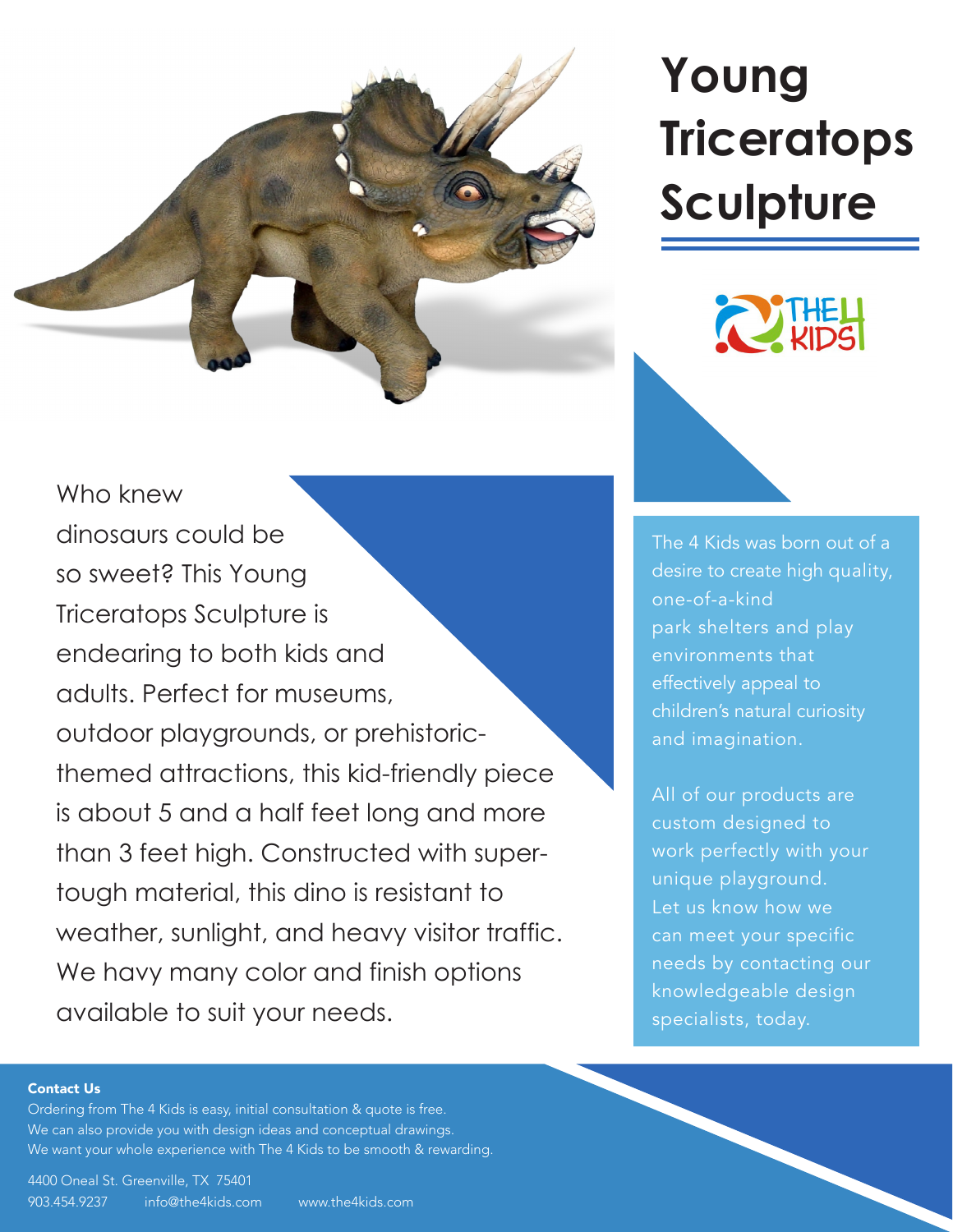### Why Use Us?

family.

## **Key Features**

- Kid-friendly size attracts attention from children of all ages
- Custom finishes available
- Just one of the many dinosaur sculptures we offer
- Create your own herd from our [Prehistoric collection](https://www.the4kids.com/products/prehistoric/)

### **Specifications**

**Age Range:**  N/A

**Dimensions:**  67"L x 28"W x 41.5"H

**Use Zone:**  17'7" X 14'4"

**Mounting Options:** [Installation Option 1](https://the4kids.com/doc/S4K-001.pdf) [Installation Option 2](https://the4kids.com/doc/S4K-002.pdf) Let our team of experienced engineers and artists make your playground the destination for fun! We can create an exciting space where children's imaginations can run wild. A playscape where parents can feel secure and create lasting memories with their whole

#### [Contact Us](https://www.the4kids.com/contact-us.html)

Ordering from [The 4 Kids](https://www.the4kids.com/) is easy, initial consultation & quote is free. We can also provide you with design ideas and conceptual drawings. We want your whole experience with [The 4 Kids t](https://www.the4kids.com/)o be smooth & rewarding.

> [4400 Oneal St. Greenville, TX 75401](https://www.the4kids.com/contact-us.html) [903.454.9237](https://www.the4kids.com/contact-us.html) [info@the4kids.com](mailto:info%40the4kids.com?subject=) [www.the4kids.com](https://www.the4kids.com/)

[© 2014 The 4 Kids Inc. All rights reserved.](https://www.the4kids.com/)